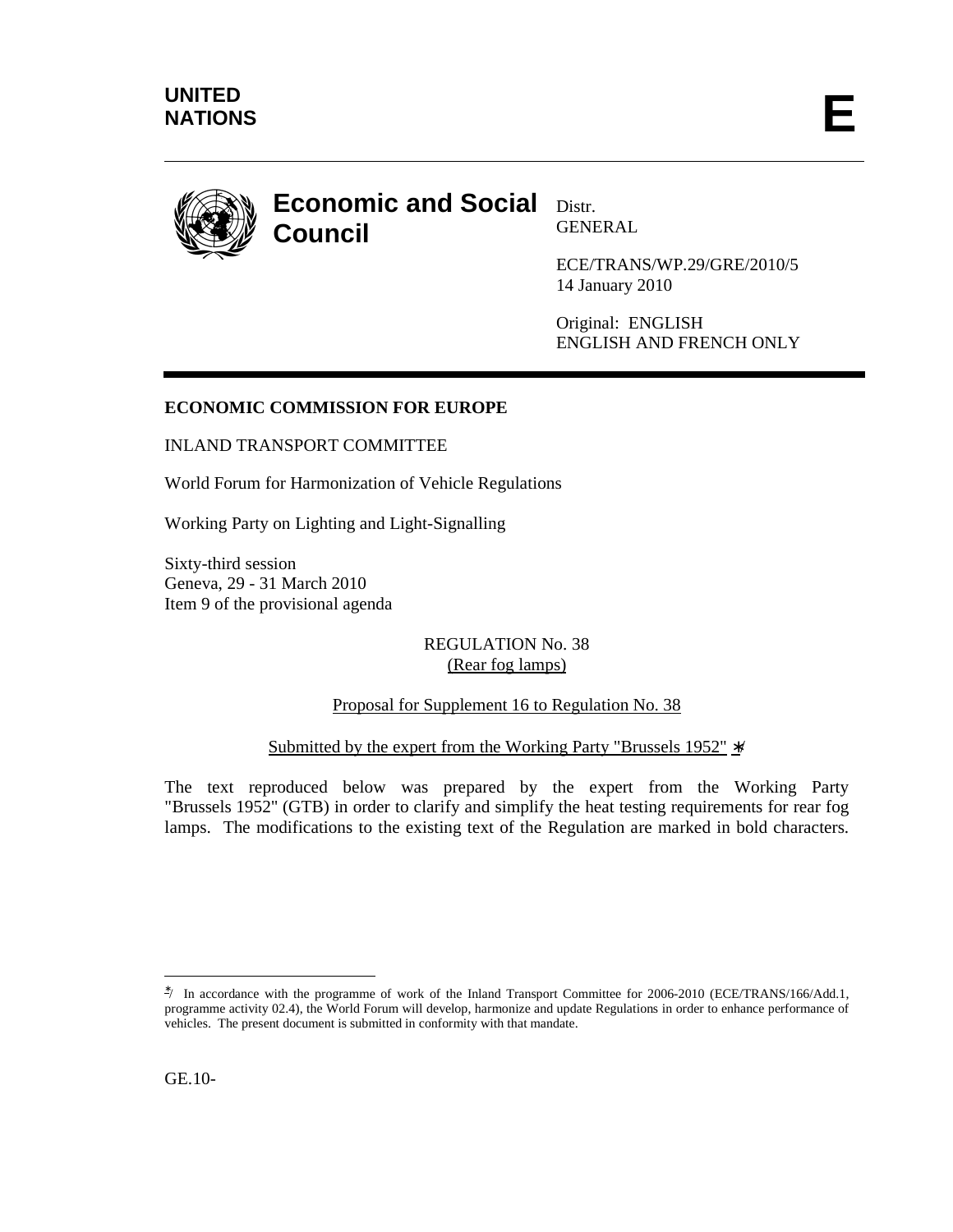#### ECE/TRANS/WP.29/GRE/2010/5 page 2

#### A. PROPOSAL

Paragraphs 8. to 8.4., amend to read:

#### "8. HEAT RESISTANCE TEST

**8.1. The complete lamp shall be mounted to represent the correct installation on the vehicle and shall be subjected to a one-hour test of continuous operation following a warm-up period of 20 minutes. The ambient temperature shall be**   $23^{\circ}$  C  $\pm$  5° C.

> **The measuring equipment shall be that used during the type-approval tests of the lamp.**

> **The heat test and the photometric verification shall be carried out using the following light sources, as appropriate, operated without being dismounted from or readjusted in relation to the lamp's test fixture:**

- **(a) Mass production filament lamp(s), which has(have) been aged for at least one hour;**
- **(b) non-replaceable light sources as supplied by the applicant;**
- **(c) light-source modules as supplied by the applicant.**

 **The light source used shall be of the category specified for the lamp, and the test shall be carried out at a voltage of 6.3 V, 13.2 V or 28.0 V respectively applied at the input terminals of the lamp.** 

 **In the case of a system that uses a light source control gear not being part of the lamp the voltage declared by the manufacturer, as used for the photometric testing, shall be applied to the input terminals of that light source control gear. The test laboratory shall require from the manufacturer the special light source control gear needed to supply the light source and the applicable functions.** 

- **8.2. Where no maximum power is specified, the test shall be carried out with the highest wattage light source that can be used.**
- **8.3. In the case of light sources operated by an electronic control gear to obtain variable luminous intensity, the test shall be carried out under the conditions that produce the highest luminous intensity.**
- **8.4. After the lamp has been stabilized at the ambient temperature, no distortion, deformation, cracking or colour modification shall be perceptible. In case of doubt the light intensity according to paragraph 6, above, shall be checked.**